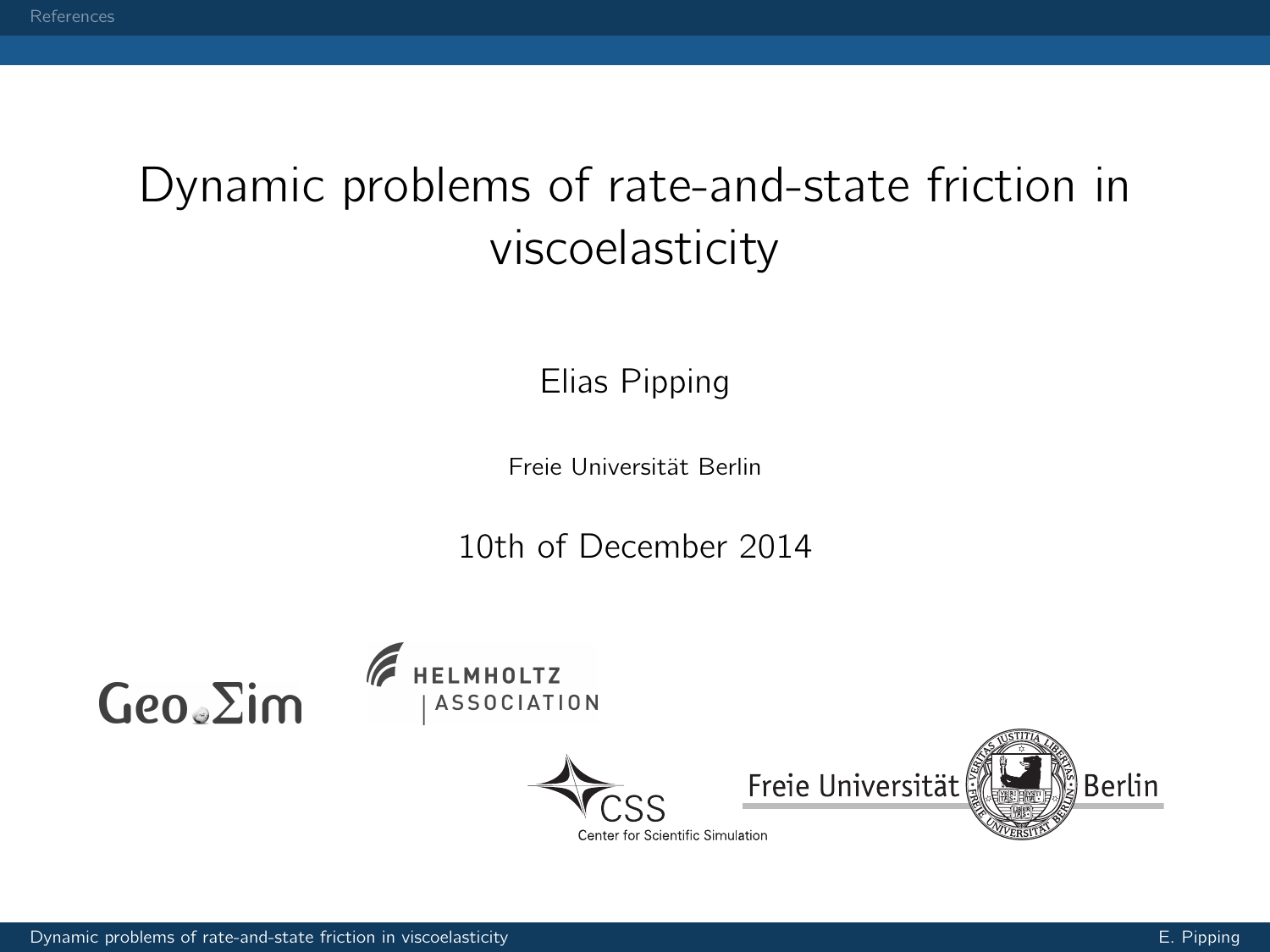## Experimental background

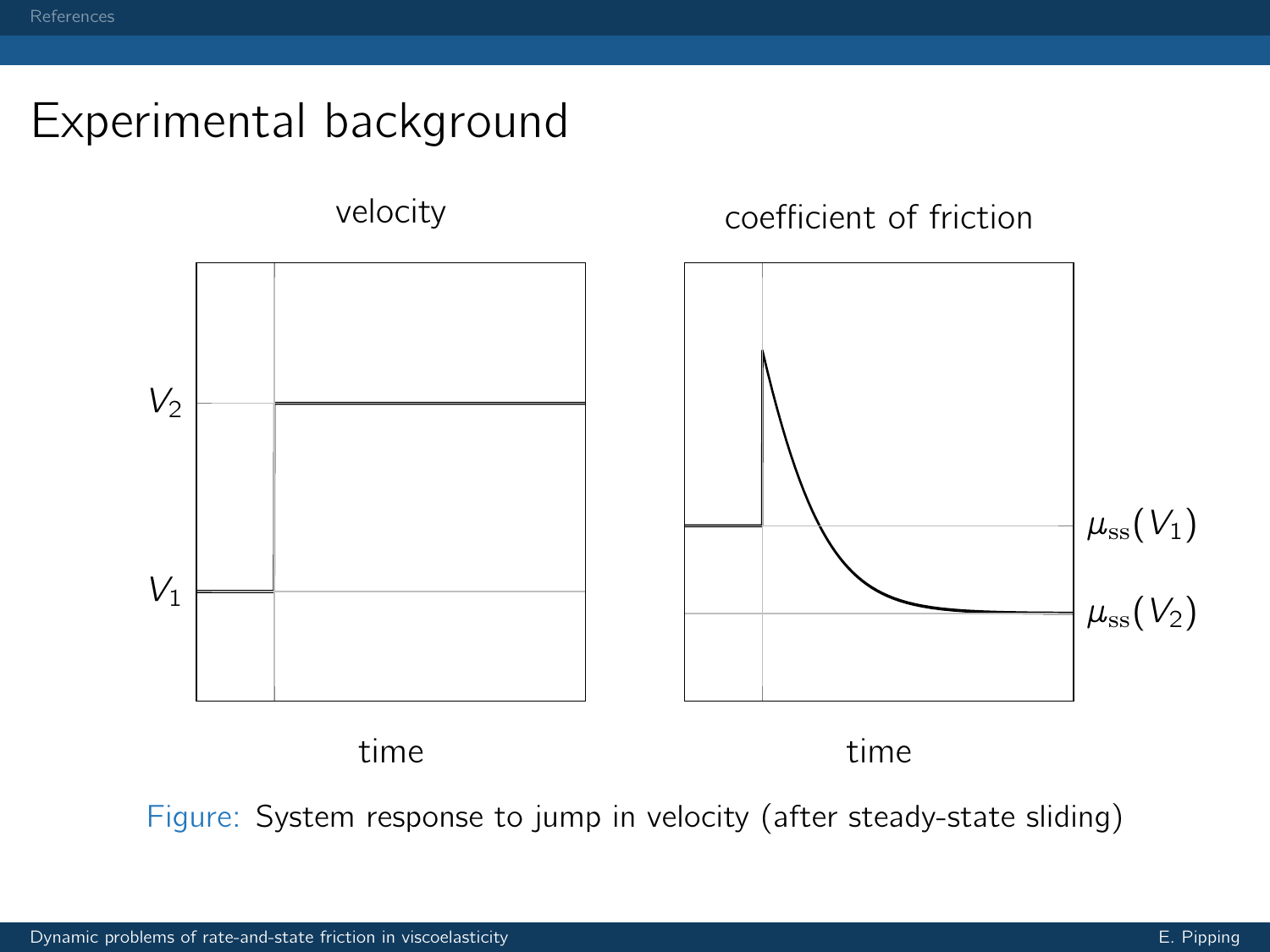#### Rate-and-state friction

Widely used law

$$
\mu(V,\theta) = \mu_* + a \log \frac{V}{V_*} + b \log \frac{\theta V_*}{L}, \quad \dot{\theta}(\theta, V) = \begin{cases} 1 - \frac{\theta V}{L} & \text{aging law} \\ -\frac{\theta V}{L} \log \frac{\theta V}{L} & \text{slip law} \end{cases}
$$

Transformation:  $\alpha = \log(\theta V_*/L)$ 

$$
\mu(V, \alpha) = \mu_* + a \log \frac{V}{V_*} + b\alpha, \qquad \dot{\alpha}(\alpha, V) = \begin{cases} \frac{V_* e^{-\alpha} - V}{L} \\ -\frac{V}{L} (\log \frac{V}{V_*} + \alpha) \end{cases}
$$

General setting

- $\mu$  is monotone in V for fixed  $\alpha$
- $\mu$  is Lipschitz with respect to  $\alpha$  (but not  $\theta$ )
- (unlike  $\theta$ ),  $\alpha$  follows a gradient flow for fixed V.
- (ideally):  $\alpha$  is Lipschitz with respect to V.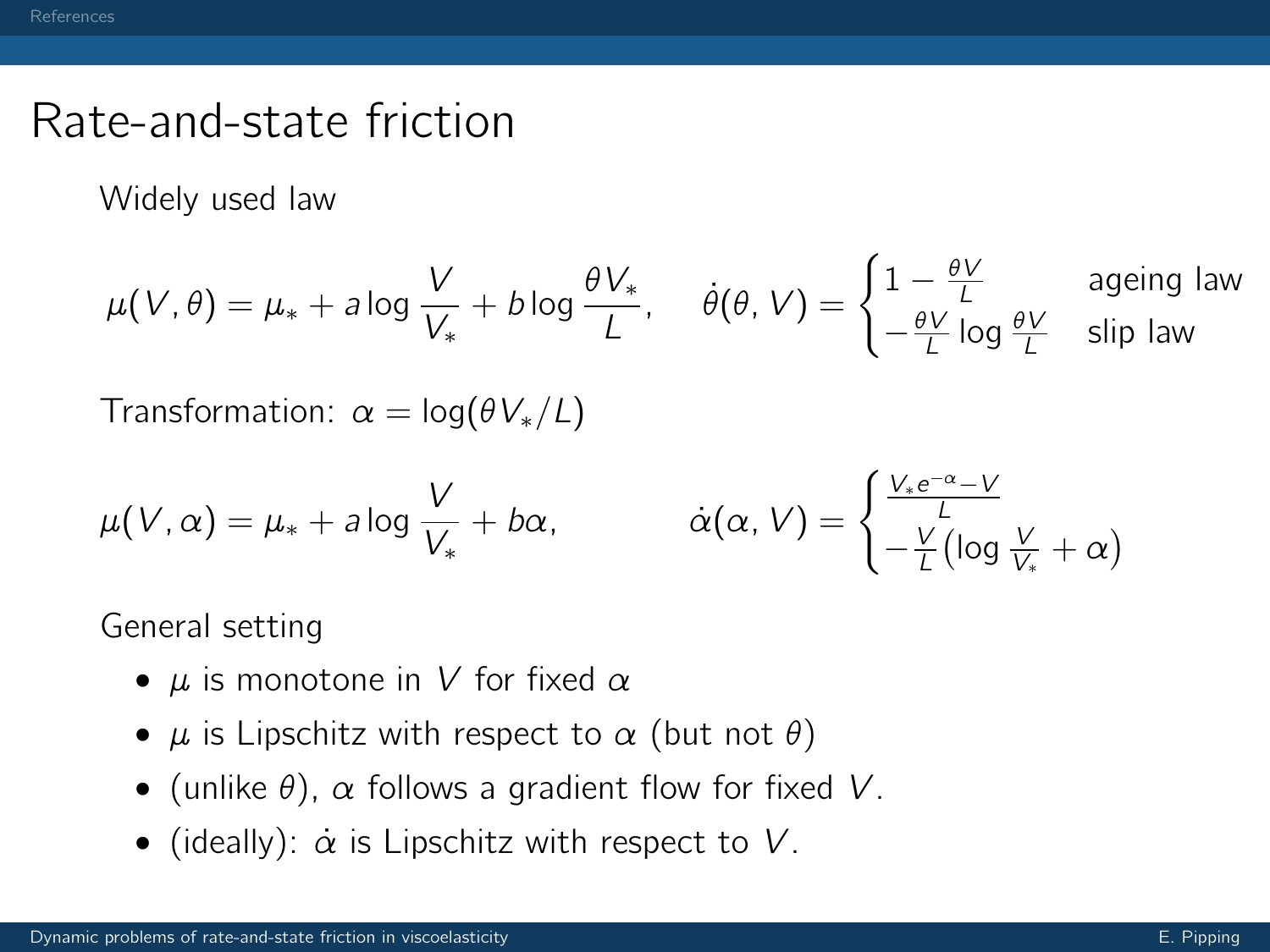# A typical continuum mechanical problem



 $\Gamma_c$  |  $\gamma$  With prescribed **u**(0), **u**(0), and  $\alpha(0)$ .

$$
\sigma(\mathbf{u}) = B\epsilon(\mathbf{u}) + A\epsilon(\mathbf{\dot{u}})
$$
  
\ndiv  $\sigma(\mathbf{u}) + \mathbf{b} = \rho \ddot{\mathbf{u}}$   
\n $\dot{\mathbf{u}}_n = 0$   
\n $\sigma_t = -\lambda \dot{\mathbf{u}}, \quad \lambda = \frac{|\sigma_t|}{|\dot{\mathbf{u}}|} = \frac{|s_n|\mu(|\dot{\mathbf{u}}|, \alpha)}{|\dot{\mathbf{u}}|}$   
\n...  
\n $\dot{\alpha} = \dot{\alpha}(|\dot{\mathbf{u}}|, \alpha)$ 

in  $\Omega$  (linear viscoelasticity) in  $\Omega$  (momentum balance)

$$
\dot{\mathbf{u}}_n = 0
$$
 on  $\Gamma_C$  (bilateral contact)<sup>1</sup>

on 
$$
\Gamma_C
$$
 with  $\lambda = 0$  for  $\dot{\mathbf{u}} = 0$ 

on  $Γ<sub>ND</sub>$ 

on  $\Gamma_c$  (family of ODEs)

with  $s_n \approx \sigma_n$ , constant in time<sup>1</sup>.

1 Inherited from the rate-and-state friction model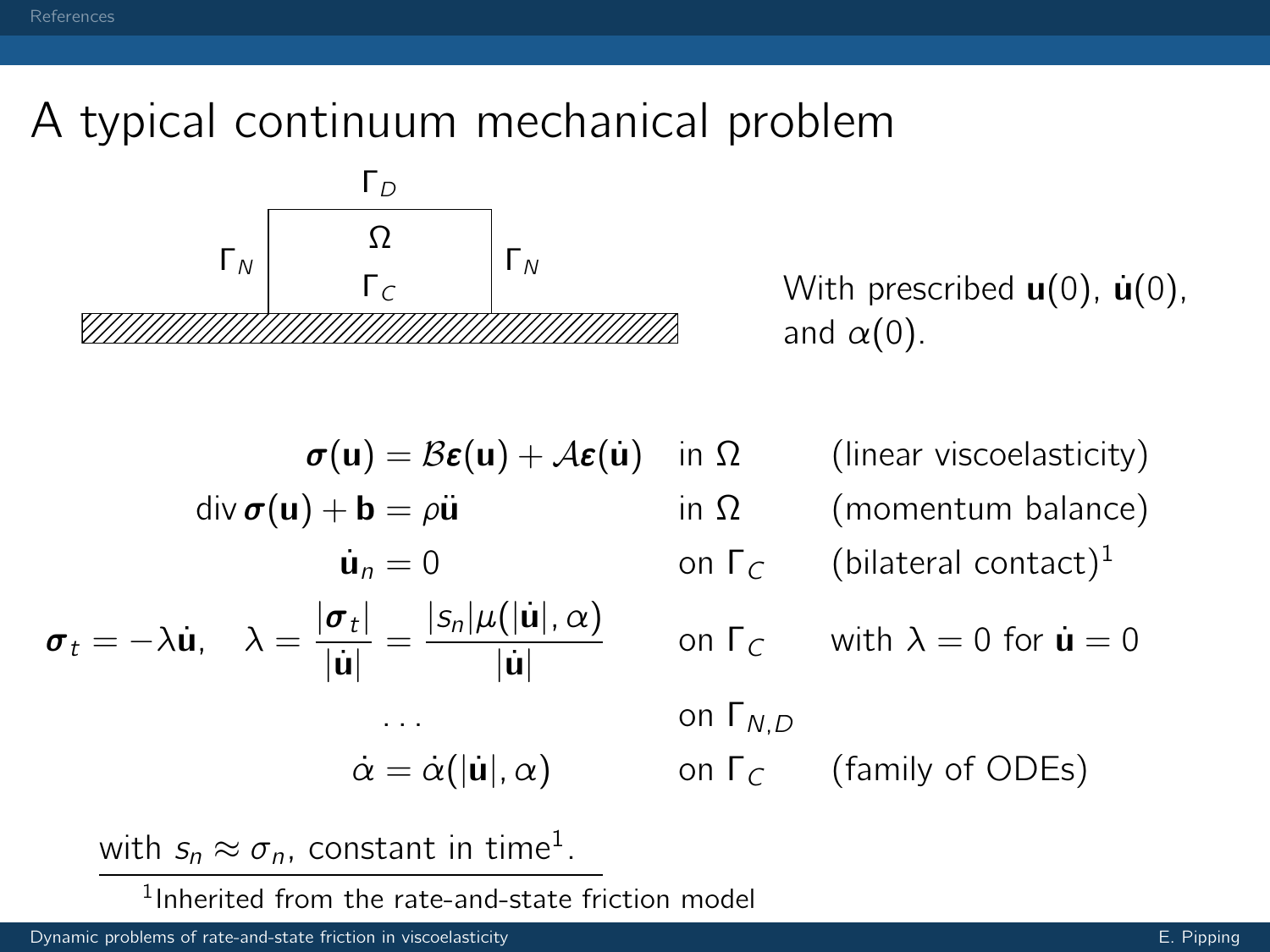#### Weak formulation

We get

$$
\int_{\Omega} \rho \ddot{\mathbf{u}}(\mathbf{v} - \dot{\mathbf{u}}) + \int_{\Omega} \mathcal{B}\boldsymbol{\epsilon}(\dot{\mathbf{u}}) \colon \boldsymbol{\epsilon}(\mathbf{v} - \dot{\mathbf{u}}) + \int_{\Omega} \mathcal{A}\boldsymbol{\epsilon}(\mathbf{u}) \colon \boldsymbol{\epsilon}(\mathbf{v} - \dot{\mathbf{u}}) + \int_{\Gamma_C} \phi(\mathbf{v}, \alpha) \\
\geq \int_{\Gamma_C} \phi(\dot{\mathbf{u}}, \alpha) + \ell(\mathbf{v} - \dot{\mathbf{u}})
$$

for every  $\mathbf{v} \in \mathcal{H}$  with

$$
\mathcal{H} = \{ \mathbf{v} \in H^1(\Omega)^d : \mathbf{v} = 0 \text{ on } \Gamma_D, \mathbf{v}_n = 0 \text{ on } \Gamma_C \}
$$

or briefly

$$
0 \in M\ddot{\mathbf{u}} + C\dot{\mathbf{u}} + A\mathbf{u} + \partial \Phi(\cdot, \alpha)(\dot{\mathbf{u}}) - \ell \subset \mathcal{H}^*
$$

and

$$
\dot{\alpha} = \dot{\alpha}(|\dot{\mathbf{u}}|, \alpha) \quad \text{a.e. on } \Gamma_C
$$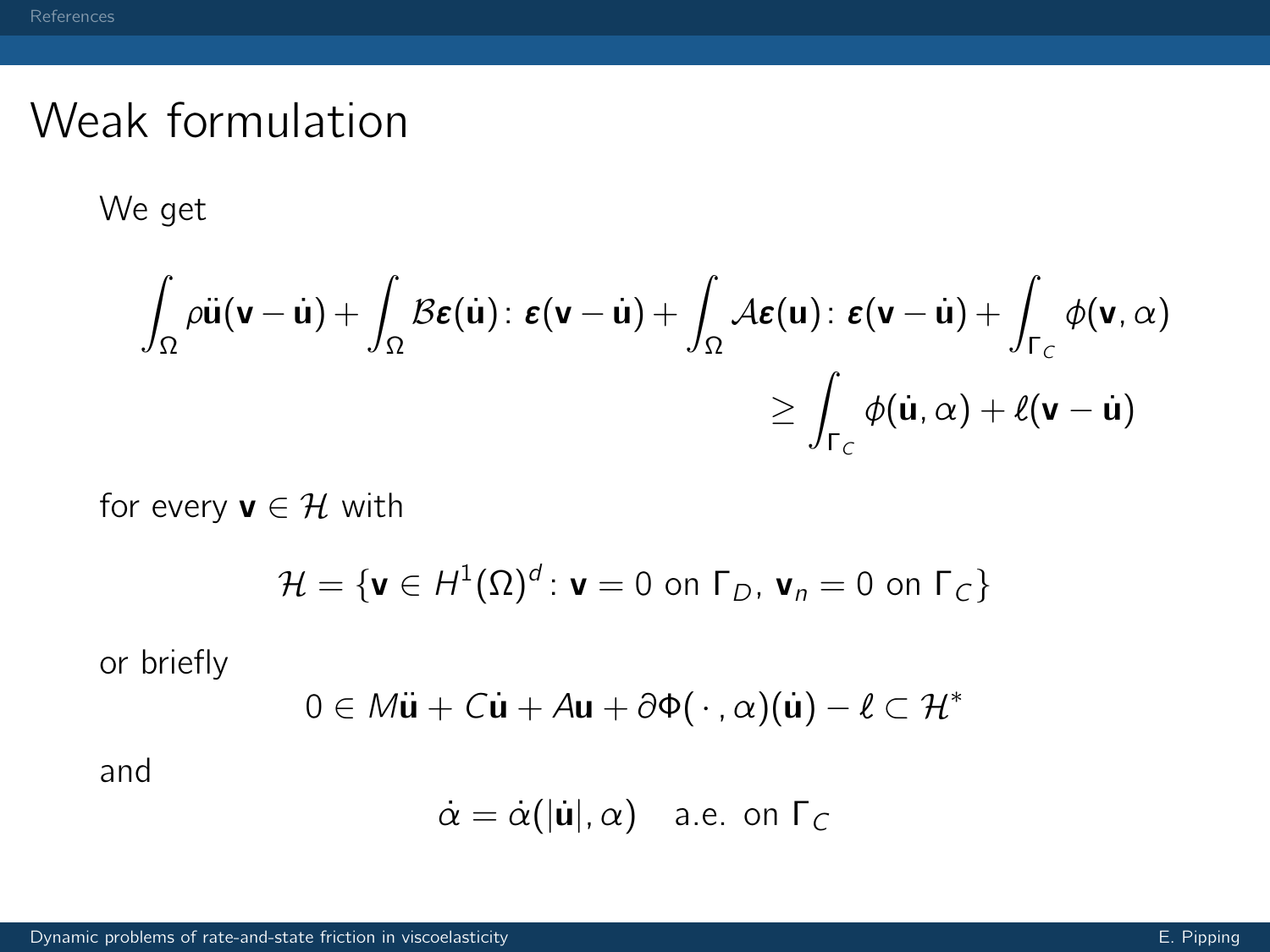#### Time discretisation

Turn

$$
0 \in M\ddot{\mathbf{u}} + C\dot{\mathbf{u}} + A\mathbf{u} + \partial \Phi(\cdot, \alpha)(\dot{\mathbf{u}}) - \ell, \qquad \dot{\alpha} = \dot{\alpha}(|\dot{\mathbf{u}}|, \alpha)
$$

into

$$
0\in M\ddot{\mathbf{u}}_n+\mathbf{C}\dot{\mathbf{u}}_n+\mathbf{A}\mathbf{u}_n+\partial\Phi(\cdot,\alpha_n)(\dot{\mathbf{u}}_n)-\ell_n,\qquad\dot{\alpha}=\dot{\alpha}(|\dot{\mathbf{u}}_n|,\alpha)
$$

and then (using a time discretisation scheme/solving the ODEs)

$$
0\in (M_n+C+A_n)\dot{\mathbf{u}}_n+\partial\Phi(\cdot,\alpha_n)(\dot{\mathbf{u}}_n)-\tilde{\ell}_n\qquad\alpha_n=\Psi_{|\dot{\mathbf{u}}_n|}(\alpha_{n-1})
$$

 $\rightsquigarrow$  A coupling of

- **1** a convex minimisation problem
- <sup>2</sup> a family of ordinary differential equations (one-dimensional gradient flows)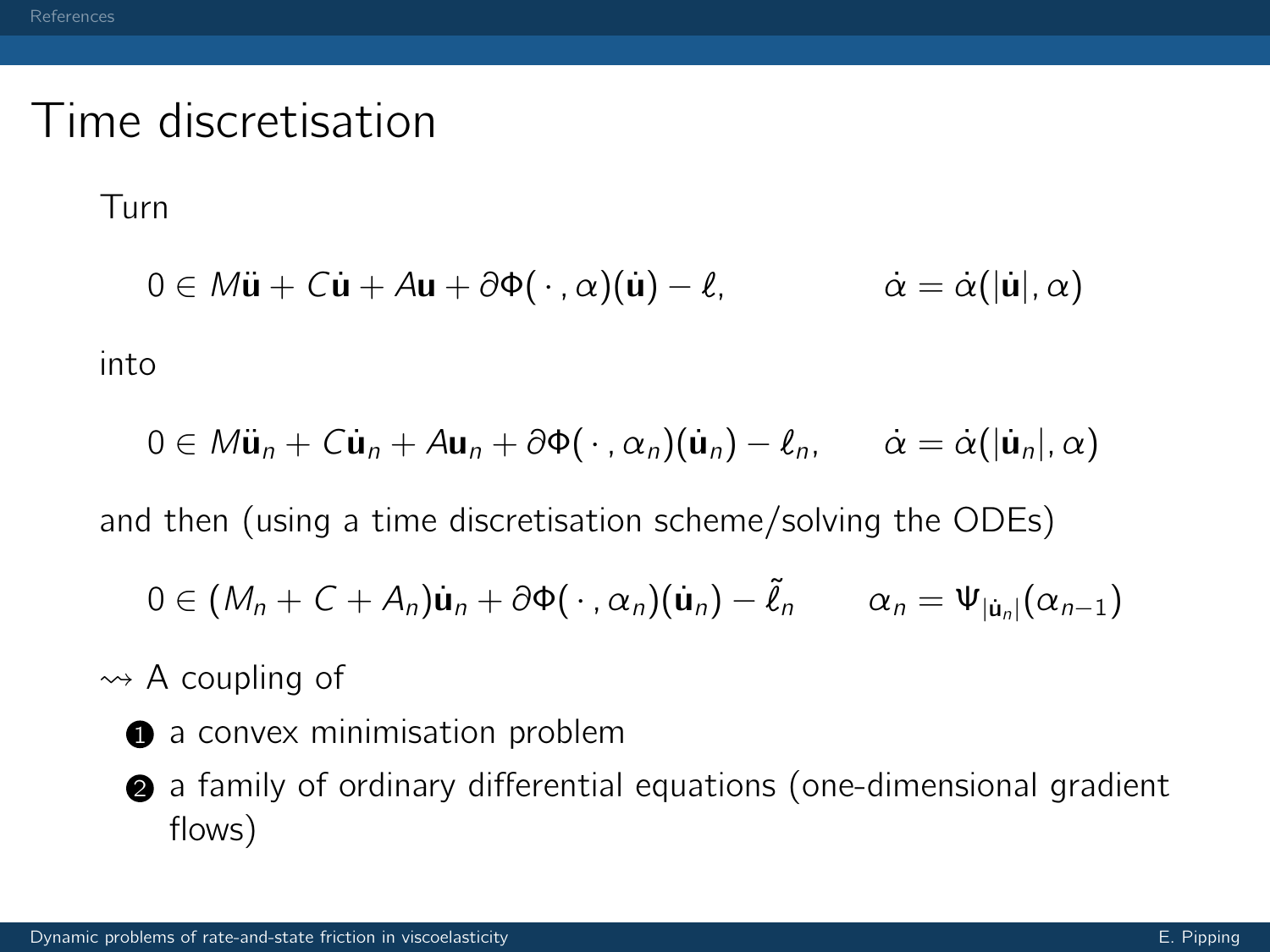## The big picture



•  $\bf{Q}$ : Does T have a fixed point?

A: Yes, by Banach's/Schauder's fixed point theorem theorem

- $\bullet$  Q: Is it unique?
	- A: Yes/Maybe (depending on the law)
- $Q$ : Does  $T^n v$  always converge to a fixed point? A: Yes/Maybe (depending on the law)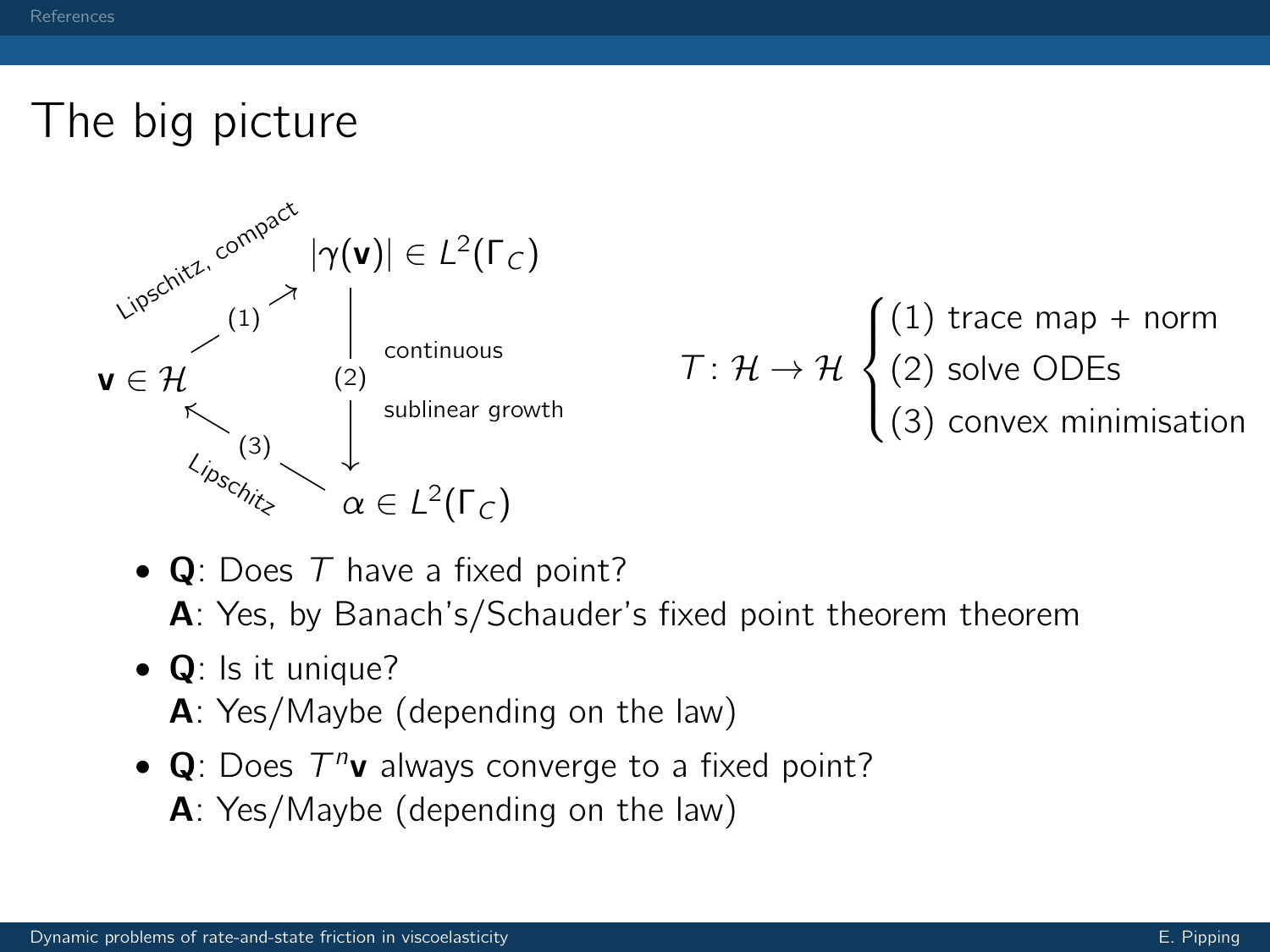## Application: a simplified subduction zone



The lower plate moves at a prescribed velocity while the right end of the wedge is held fixed.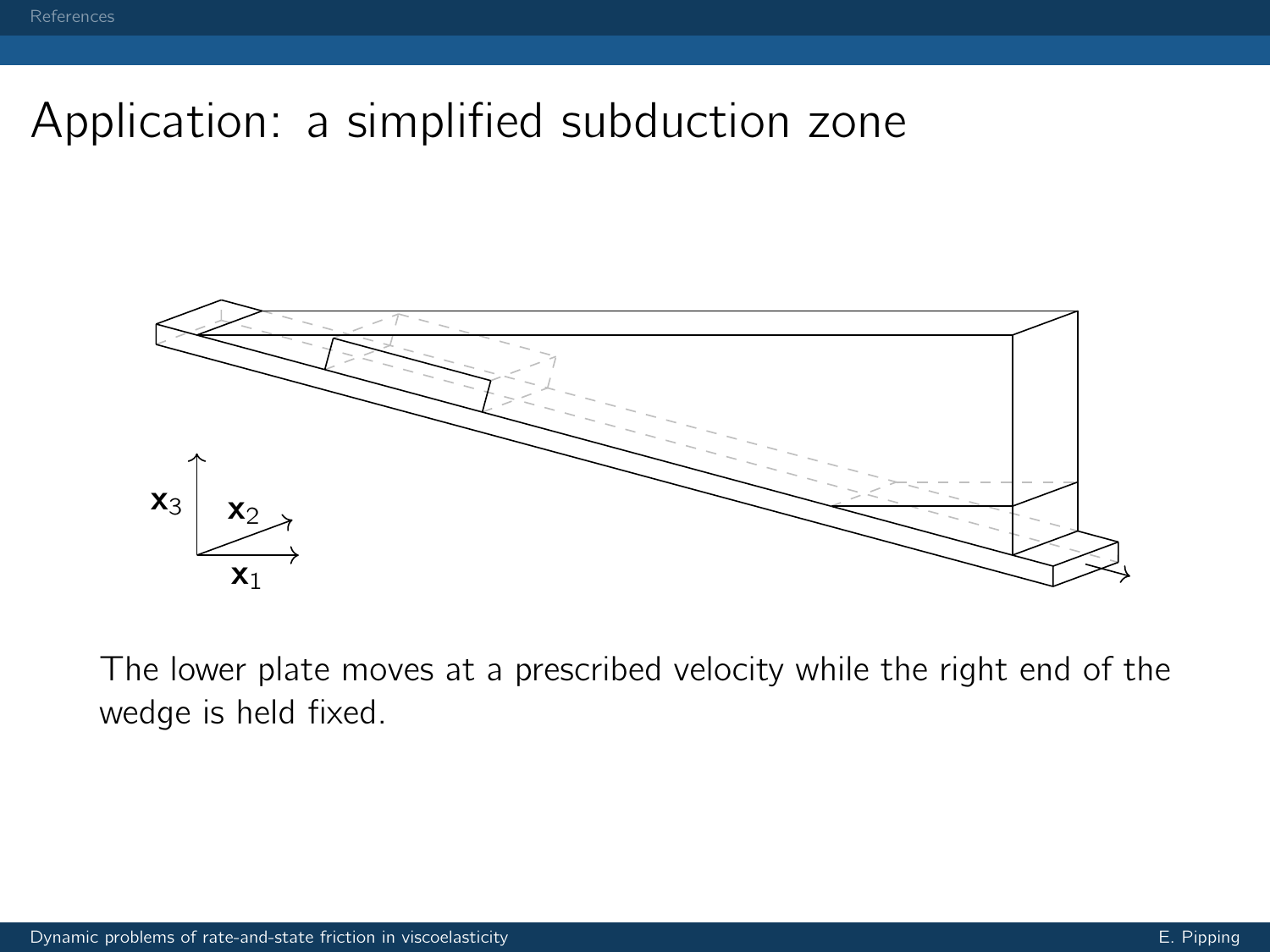## Numerical stability: Number of fixed point iterations



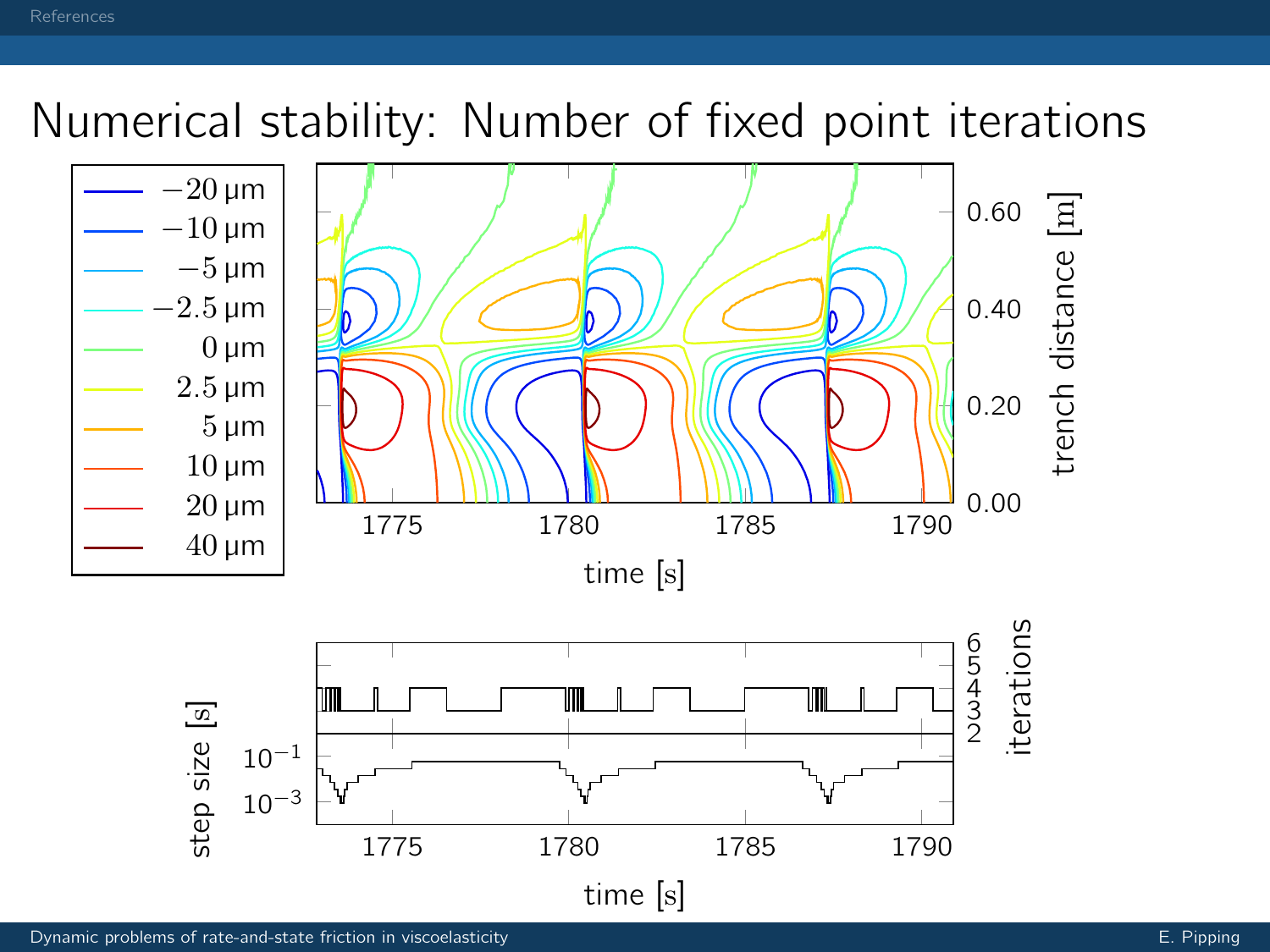#### Comparison with laboratory data



Recurrence time and rupture width are well reproduced.

Peak slip is off by a factor of approximately 6. The error thus lies within an order of magnitude.